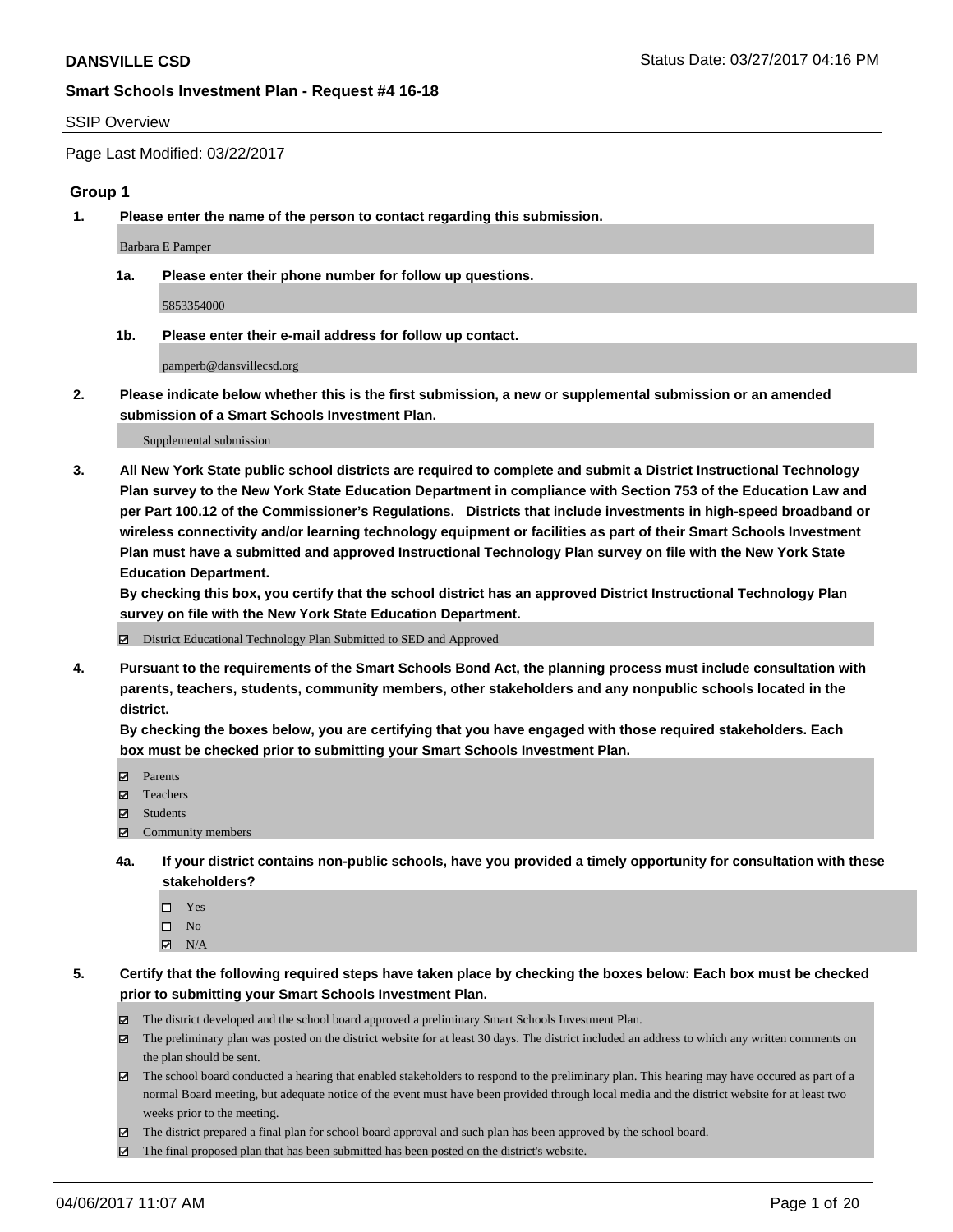SSIP Overview

Page Last Modified: 03/22/2017

**5a. Please upload the proposed Smart Schools Investment Plan (SSIP) that was posted on the district's website, along with any supporting materials. Note that this should be different than your recently submitted Educational Technology Survey. The Final SSIP, as approved by the School Board, should also be posted on the website and remain there during the course of the projects contained therein.**

DansvilleCSDSMARTSchoolsInvestmentPlan (1).pdf

**5b. Enter the webpage address where the final Smart Schools Investment Plan is posted. The Plan should remain posted for the life of the included projects.**

http://www.dansvillecsd.org/o/dansville-schools/browse/4587

**6. Please enter an estimate of the total number of students and staff that will benefit from this Smart Schools Investment Plan based on the cumulative projects submitted to date.**

1,787

**7. An LEA/School District may partner with one or more other LEA/School Districts to form a consortium to pool Smart Schools Bond Act funds for a project that meets all other Smart School Bond Act requirements. Each school district participating in the consortium will need to file an approved Smart Schools Investment Plan for the project and submit a signed Memorandum of Understanding that sets forth the details of the consortium including the roles of each respective district.**

 $\Box$  The district plans to participate in a consortium to partner with other school district(s) to implement a Smart Schools project.

**8. Please enter the name and 6-digit SED Code for each LEA/School District participating in the Consortium.**

| <b>Partner LEA/District</b> | <b>ISED BEDS Code</b> |
|-----------------------------|-----------------------|
| (No Response)               | (No Response)         |

**9. Please upload a signed Memorandum of Understanding with all of the participating Consortium partners.**

(No Response)

**10. Your district's Smart Schools Bond Act Allocation is:**

\$1,803,760

**11. Enter the budget sub-allocations by category that you are submitting for approval at this time. If you are not budgeting SSBA funds for a category, please enter 0 (zero.) If the value entered is \$0, you will not be required to complete that survey question.**

|                                       | Sub-<br>Allocations |
|---------------------------------------|---------------------|
| <b>School Connectivity</b>            |                     |
|                                       | 0                   |
| Connectivity Projects for Communities | $\Omega$            |
| <b>Classroom Technology</b>           | 467,594             |
| Pre-Kindergarten Classrooms           | 0                   |
| Replace Transportable Classrooms      | O                   |
| <b>High-Tech Security Features</b>    | 0                   |
| Totals:                               | 467,594             |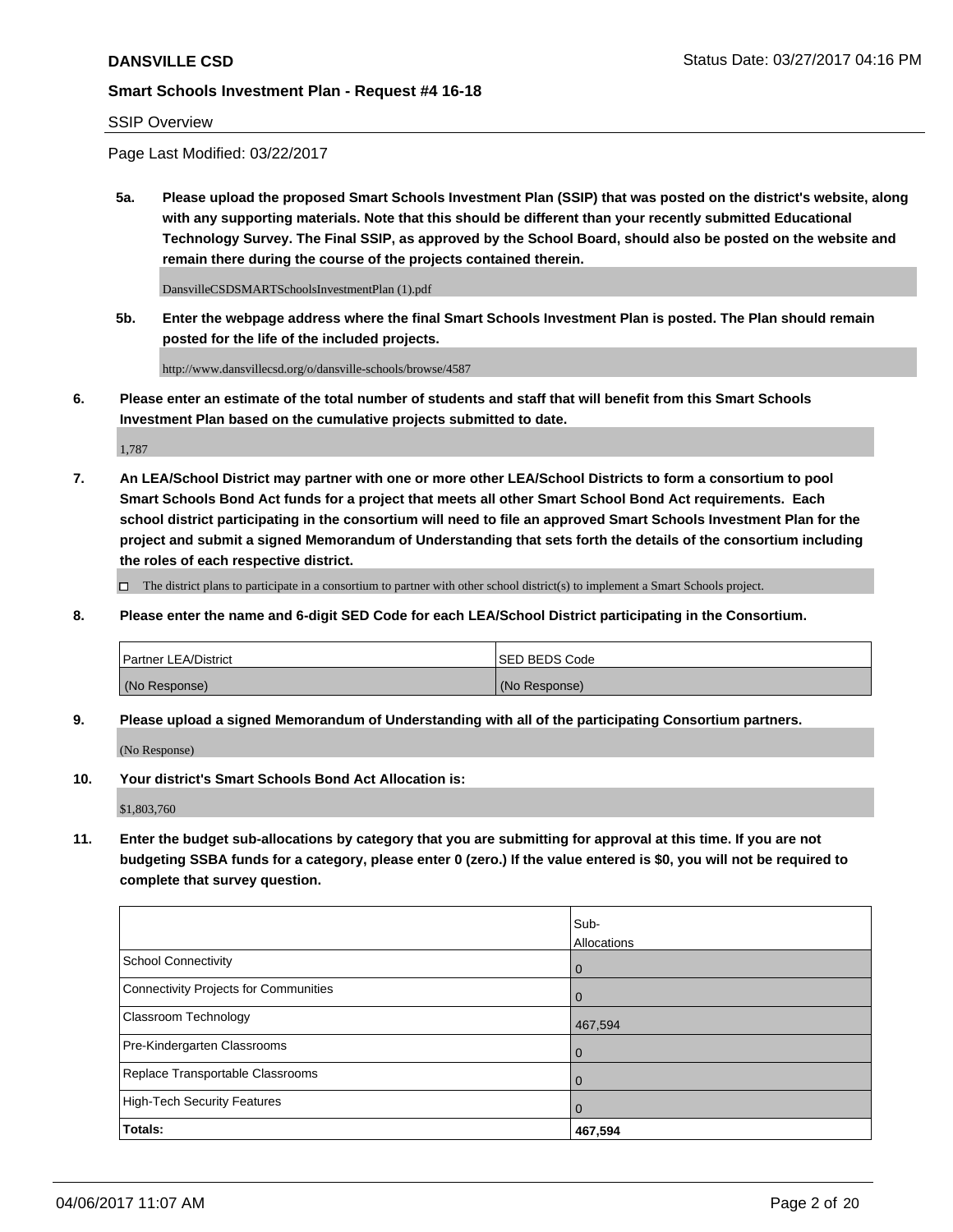#### School Connectivity

## **Group 1**

- **1. In order for students and faculty to receive the maximum benefit from the technology made available under the Smart Schools Bond Act, their school buildings must possess sufficient connectivity infrastructure to ensure that devices can be used during the school day. Smart Schools Investment Plans must demonstrate that:**
	- **sufficient infrastructure that meets the Federal Communications Commission's 100 Mbps per 1,000 students standard currently exists in the buildings where new devices will be deployed, or**
	- **is a planned use of a portion of Smart Schools Bond Act funds, or**
	- **is under development through another funding source.**

**Smart Schools Bond Act funds used for technology infrastructure or classroom technology investments must increase the number of school buildings that meet or exceed the minimum speed standard of 100 Mbps per 1,000 students and staff within 12 months. This standard may be met on either a contracted 24/7 firm service or a "burstable" capability. If the standard is met under the burstable criteria, it must be:**

**1. Specifically codified in a service contract with a provider, and**

**2. Guaranteed to be available to all students and devices as needed, particularly during periods of high demand, such as computer-based testing (CBT) periods.**

**Please describe how your district already meets or is planning to meet this standard within 12 months of plan submission.**

(No Response)

- **1a. If a district believes that it will be impossible to meet this standard within 12 months, it may apply for a waiver of this requirement, as described on the Smart Schools website. The waiver must be filed and approved by SED prior to submitting this survey.**
	- By checking this box, you are certifying that the school district has an approved waiver of this requirement on file with the New York State Education Department.

#### **2. Connectivity Speed Calculator (Required)**

|                         | I Number of<br><b>Students</b> | Multiply by<br>100 Kbps | Divide by 1000   Current Speed<br>to Convert to | lin Mb    | Expected<br>Speed to be  | <b>Expected Date</b><br>When |
|-------------------------|--------------------------------|-------------------------|-------------------------------------------------|-----------|--------------------------|------------------------------|
|                         |                                |                         | Required                                        |           | Attained Within Required |                              |
|                         |                                |                         | Speed in Mb                                     |           | 12 Months                | Speed Will be                |
|                         |                                |                         |                                                 |           |                          | Met                          |
| <b>Calculated Speed</b> | (No                            | (No Response)           | (No                                             | (No       | (No                      | (No                          |
|                         | Response)                      |                         | Response)                                       | Response) | Response)                | Response)                    |

**3. Describe how you intend to use Smart Schools Bond Act funds for high-speed broadband and/or wireless connectivity projects in school buildings.**

(No Response)

**4. Describe the linkage between the district's District Instructional Technology Plan and the proposed projects. (There should be a link between your response to this question and your response to Question 1 in Part E. Curriculum and Instruction "What are the district's plans to use digital connectivity and technology to improve teaching and learning?)**

(No Response)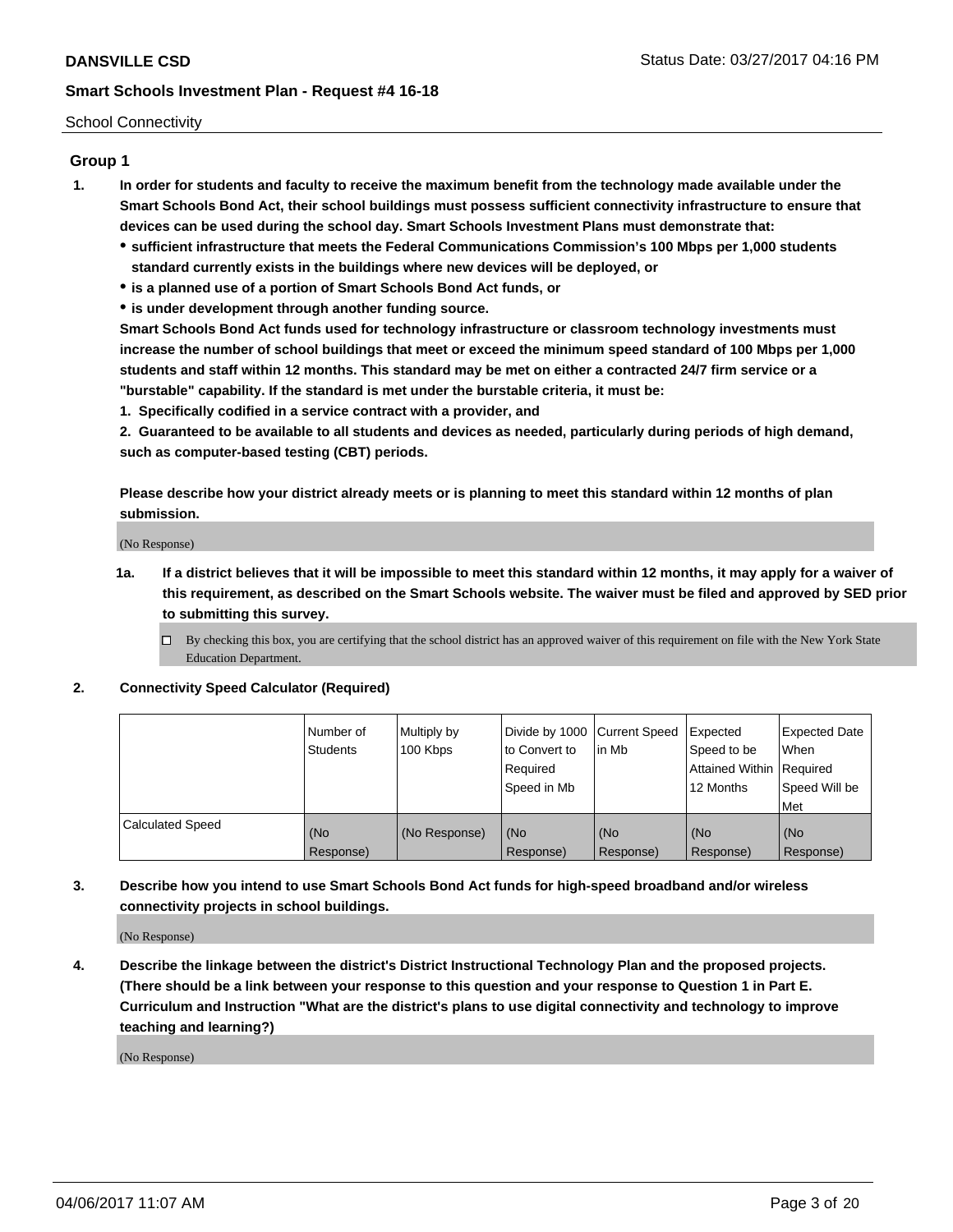School Connectivity

**5. If the district wishes to have students and staff access the Internet from wireless devices within the school building, or in close proximity to it, it must first ensure that it has a robust Wi-Fi network in place that has sufficient bandwidth to meet user demand.**

**Please describe how you have quantified this demand and how you plan to meet this demand.**

(No Response)

**6. As indicated on Page 5 of the guidance, the Office of Facilities Planning will have to conduct a preliminary review of all capital projects, including connectivity projects.**

**Please indicate on a separate row each project number given to you by the Office of Facilities Planning.**

| <b>Project Number</b> |  |
|-----------------------|--|
| (No Response)         |  |

**7. Certain high-tech security and connectivity infrastructure projects may be eligible for an expedited review process as determined by the Office of Facilities Planning.**

**Was your project deemed eligible for streamlined review?**

(No Response)

**8. Include the name and license number of the architect or engineer of record.**

| <b>Name</b>   | License Number |
|---------------|----------------|
| (No Response) | (No Response)  |

**9. If you are submitting an allocation for School Connectivity complete this table. Note that the calculated Total at the bottom of the table must equal the Total allocation for this category that you entered in the SSIP Overview overall budget.** 

|                                                   | Sub-              |
|---------------------------------------------------|-------------------|
|                                                   | <b>Allocation</b> |
| Network/Access Costs                              | (No Response)     |
| Outside Plant Costs                               | (No Response)     |
| <b>School Internal Connections and Components</b> | (No Response)     |
| <b>Professional Services</b>                      | (No Response)     |
| Testing                                           | (No Response)     |
| <b>Other Upfront Costs</b>                        | (No Response)     |
| <b>Other Costs</b>                                | (No Response)     |
| Totals:                                           | 0                 |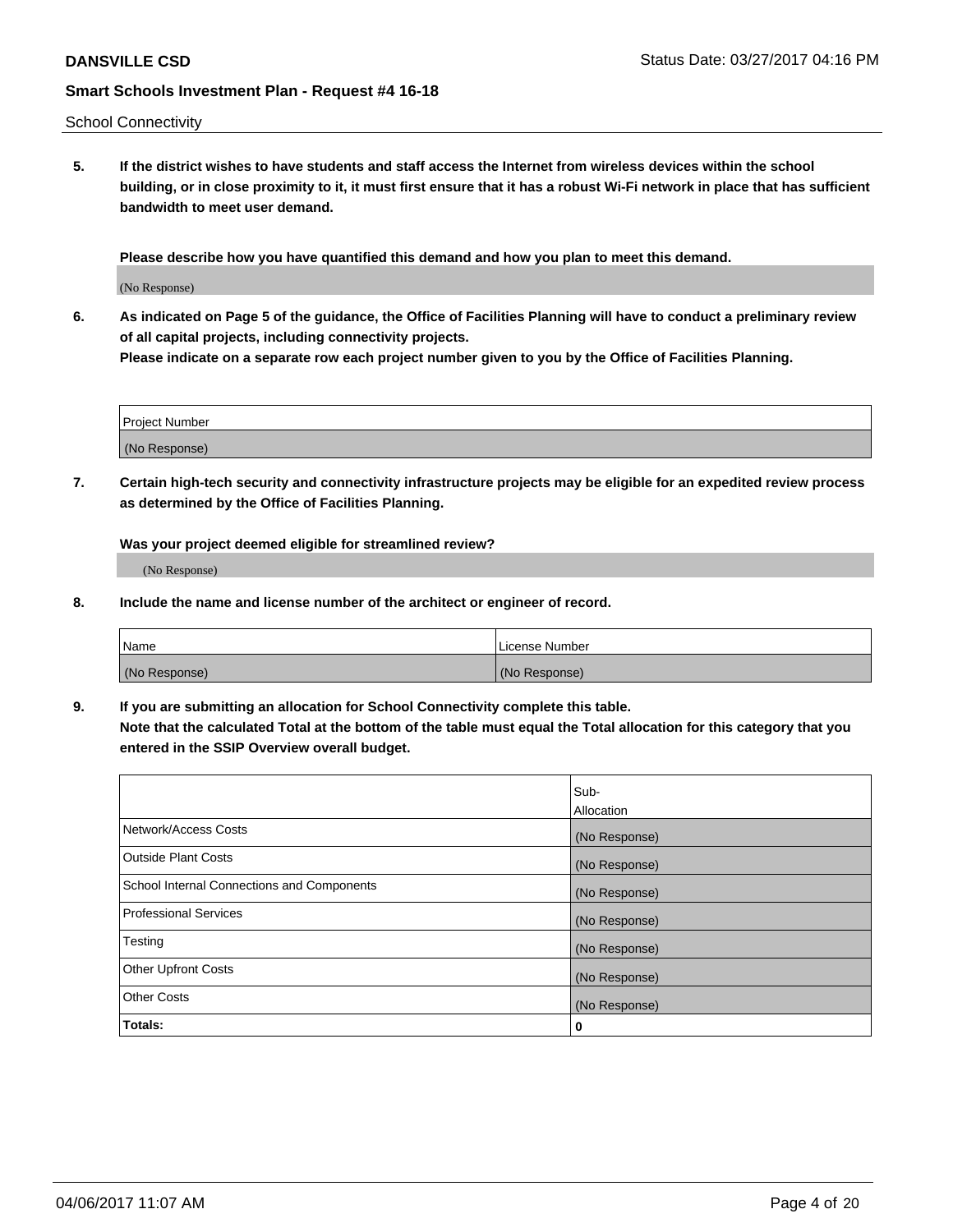School Connectivity

**10. Please detail the type, quantity, per unit cost and total cost of the eligible items under each sub-category. This is especially important for any expenditures listed under the "Other" category. All expenditures must be eligible for tax-exempt financing to be reimbursed through the SSBA. Sufficient detail must be provided so that we can verify this is the case. If you have any questions, please contact us directly through smartschools@nysed.gov. NOTE: Wireless Access Points should be included in this category, not under Classroom Educational Technology, except those that will be loaned/purchased for nonpublic schools. Add rows under each sub-category for additional items, as needed.**

| Select the allowable expenditure | Item to be purchased | Quantity      | Cost per Item | Total Cost    |
|----------------------------------|----------------------|---------------|---------------|---------------|
| type.                            |                      |               |               |               |
| Repeat to add another item under |                      |               |               |               |
| each type.                       |                      |               |               |               |
| (No Response)                    | (No Response)        | (No Response) | (No Response) | (No Response) |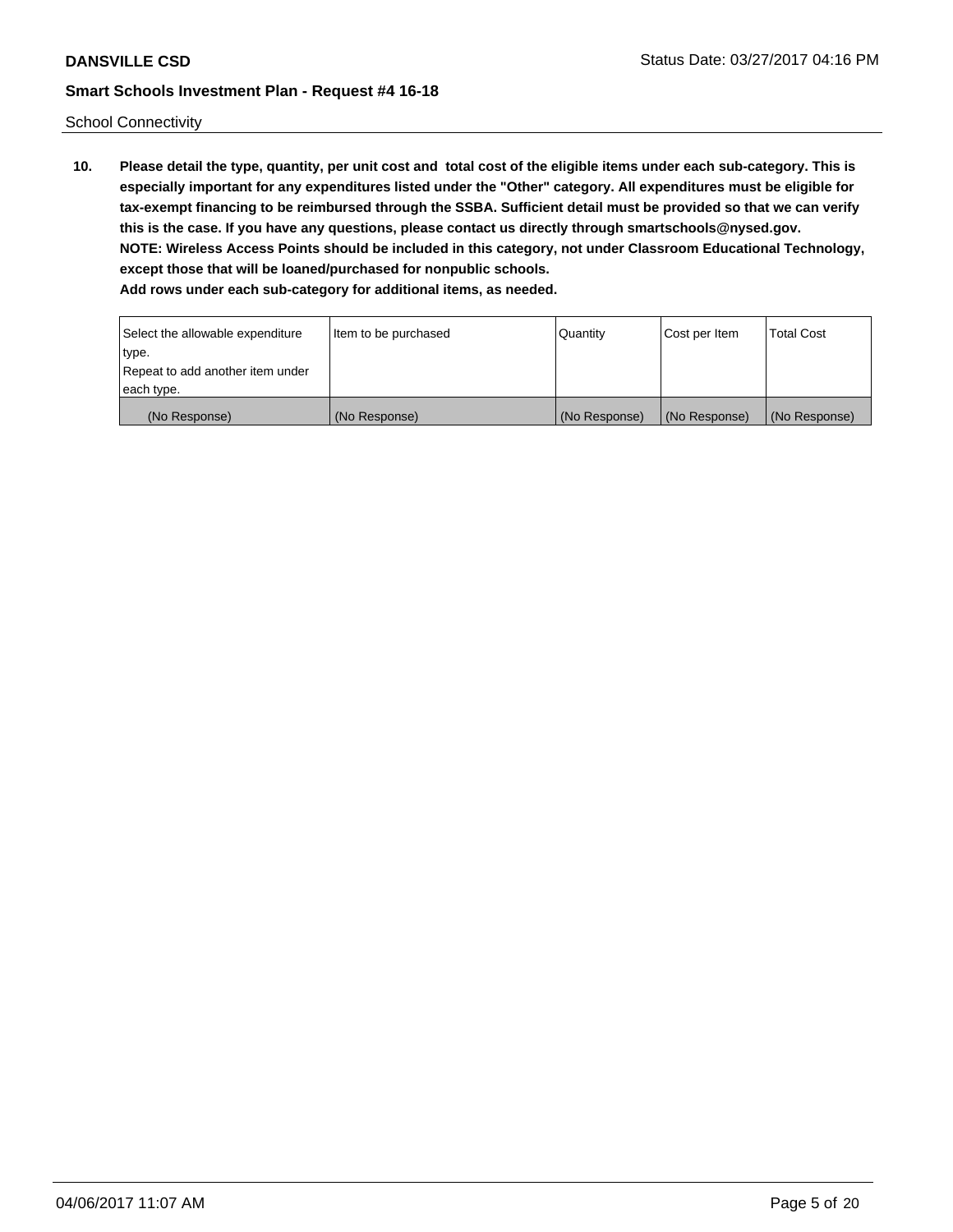Community Connectivity (Broadband and Wireless)

## **Group 1**

**1. Describe how you intend to use Smart Schools Bond Act funds for high-speed broadband and/or wireless connectivity projects in the community.**

(No Response)

**2. Please describe how the proposed project(s) will promote student achievement and increase student and/or staff access to the Internet in a manner that enhances student learning and/or instruction outside of the school day and/or school building.**

(No Response)

**3. Community connectivity projects must comply with all the necessary local building codes and regulations (building and related permits are not required prior to plan submission).**

 $\Box$  I certify that we will comply with all the necessary local building codes and regulations.

**4. Please describe the physical location of the proposed investment.**

(No Response)

**5. Please provide the initial list of partners participating in the Community Connectivity Broadband Project, along with their Federal Tax Identification (Employer Identification) number.**

| <b>Project Partners</b> | l Federal ID # |
|-------------------------|----------------|
| (No Response)           | (No Response)  |

**6. If you are submitting an allocation for Community Connectivity, complete this table. Note that the calculated Total at the bottom of the table must equal the Total allocation for this category that you entered in the SSIP Overview overall budget.**

|                                    | Sub-Allocation |
|------------------------------------|----------------|
| Network/Access Costs               | (No Response)  |
| Outside Plant Costs                | (No Response)  |
| <b>Tower Costs</b>                 | (No Response)  |
| <b>Customer Premises Equipment</b> | (No Response)  |
| Professional Services              | (No Response)  |
| Testing                            | (No Response)  |
| <b>Other Upfront Costs</b>         | (No Response)  |
| <b>Other Costs</b>                 | (No Response)  |
| Totals:                            | 0              |

**7. Please detail the type, quantity, per unit cost and total cost of the eligible items under each sub-category. This is especially important for any expenditures listed under the "Other" category. All expenditures must be capital-bond eligible to be reimbursed through the SSBA. If you have any questions, please contact us directly through smartschools@nysed.gov.**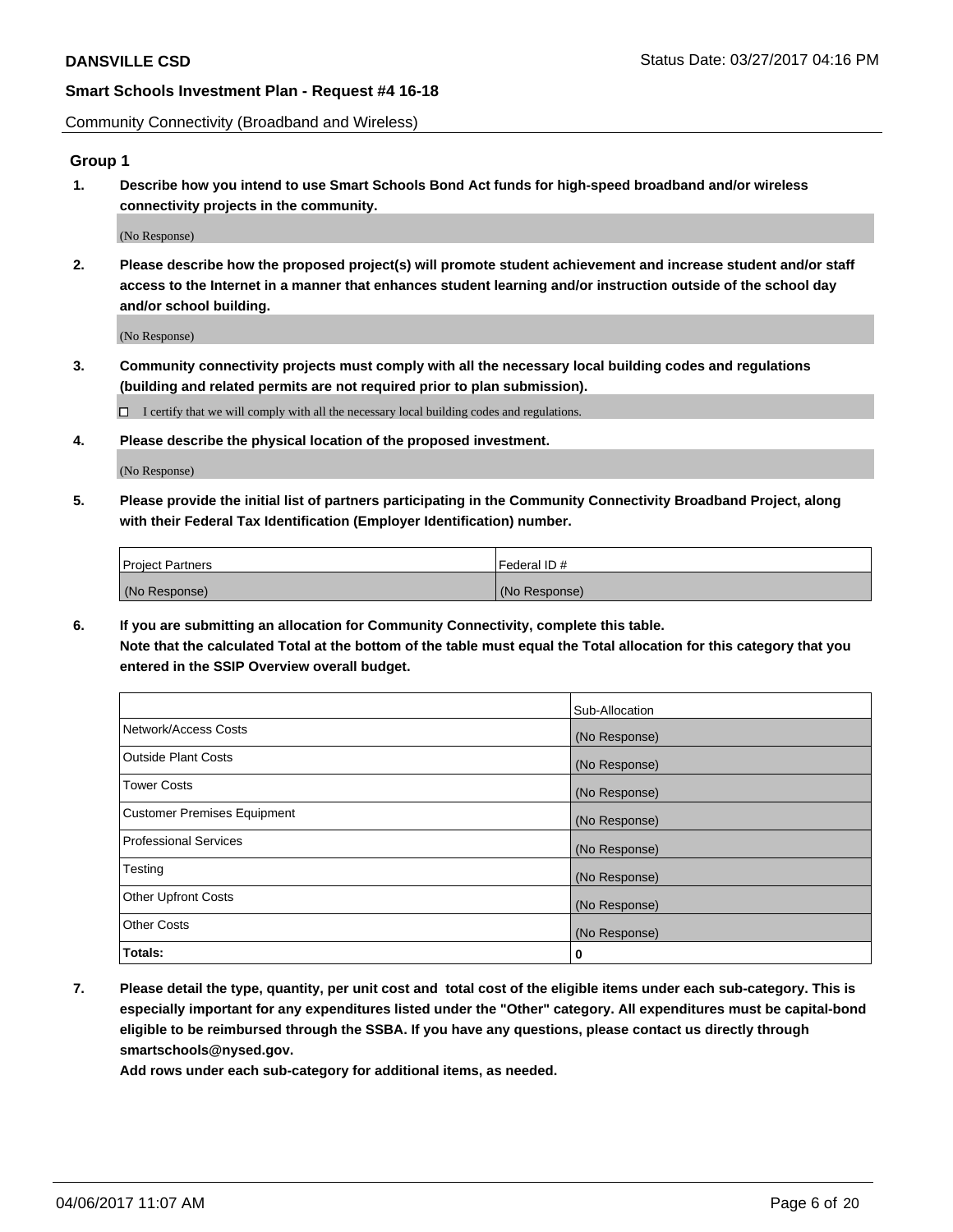Community Connectivity (Broadband and Wireless)

| Select the allowable expenditure | Item to be purchased | Quantity      | Cost per Item | <b>Total Cost</b> |
|----------------------------------|----------------------|---------------|---------------|-------------------|
| type.                            |                      |               |               |                   |
| Repeat to add another item under |                      |               |               |                   |
| each type.                       |                      |               |               |                   |
| (No Response)                    | (No Response)        | (No Response) | (No Response) | (No Response)     |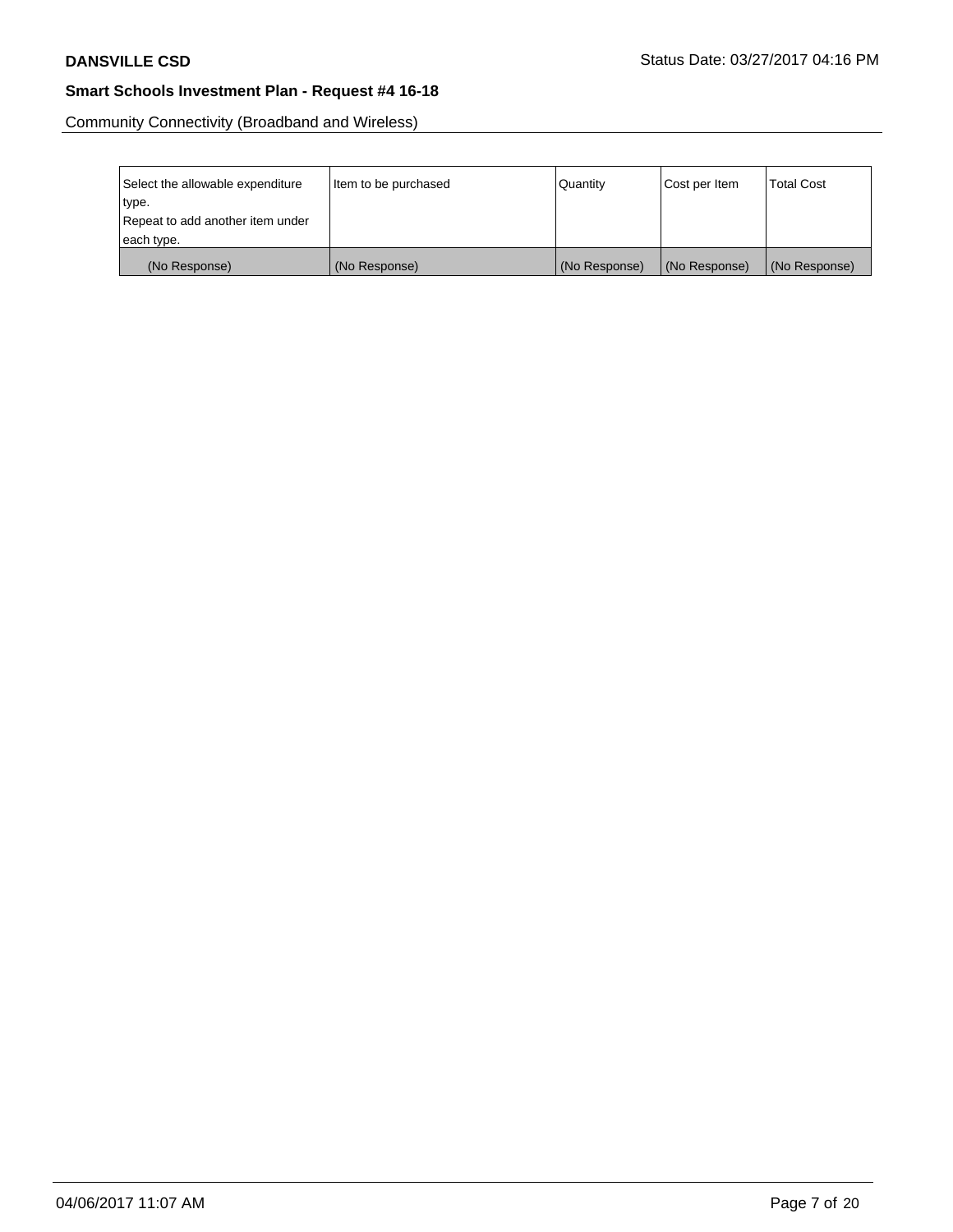#### Classroom Learning Technology

Page Last Modified: 03/22/2017

## **Questions**

**1. In order for students and faculty to receive the maximum benefit from the technology made available under the Smart Schools Bond Act, their school buildings must possess sufficient connectivity infrastructure to ensure that devices can be used during the school day. Smart Schools Investment Plans must demonstrate that sufficient infrastructure that meets the Federal Communications Commission's 100 Mbps per 1,000 students standard currently exists in the buildings where new devices will be deployed, or is a planned use of a portion of Smart Schools Bond Act funds, or is under development through another funding source.**

**Smart Schools Bond Act funds used for technology infrastructure or classroom technology investments must increase the number of school buildings that meet or exceed the minimum speed standard of 100 Mbps per 1,000 students and staff within 12 months. This standard may be met on either a contracted 24/7 firm service or a "burstable" capability. If the standard is met under the burstable criteria, it must be:**

- **1. Specifically codified in a service contract with a provider, and**
- **2. Guaranteed to be available to all students and devices as needed, particularly during periods of high demand, such as computer-based testing (CBT) periods.**

**Please describe how your district already meets or is planning to meet this standard within 12 months of plan submission.**

As submitted in the 2016 Technology Survey, our current capacity meets the minimum requirement, as verified by our regional BOCES office (EduTech, Wayne Fingerlakes BOCES). According to the data they provided, the district has 300 mbps for 1457 students and 330 staff surpassing the requirements for infrastructure set by the FCC.

- **1a. If a district believes that it will be impossible to meet this standard within 12 months, it may apply for a waiver of this requirement, as described on the Smart Schools website. The waiver must be filed and approved by SED prior to submitting this survey.**
	- $\Box$  By checking this box, you are certifying that the school district has an approved waiver of this requirement on file with the New York State Education Department.

**2. Connectivity Speed Calculator (Required)**

|                         | l Number of<br><b>Students</b> | Multiply by<br>100 Kbps | Divide by 1000 Current Speed<br>to Convert to<br>Required<br>Speed in Mb | lin Mb | Expected<br>Speed to be<br>Attained Within   Required<br>12 Months | <b>Expected Date</b><br><b>When</b><br>Speed Will be<br>Met |
|-------------------------|--------------------------------|-------------------------|--------------------------------------------------------------------------|--------|--------------------------------------------------------------------|-------------------------------------------------------------|
| <b>Calculated Speed</b> | 1.457                          | 145.700                 | 145.7                                                                    | 300    | (No<br>Response)                                                   | l (No<br>Response)                                          |

**3. If the district wishes to have students and staff access the Internet from wireless devices within the school building, or in close proximity to it, it must first ensure that it has a robust Wi-Fi network in place that has sufficient bandwidth to meet user demand.**

**Please describe how you have quantified this demand and how you plan to meet this demand.**

Dansville CSD bandwidth capacity has been verified by our regional BOCES (EduTech Wayne Fingerlakes BOCES). Dansville IT Staff currently monitor the bandwidth usage in the district by taking random snapshots of it at different times during the day. Currently we average less than our allotment of bandwidth.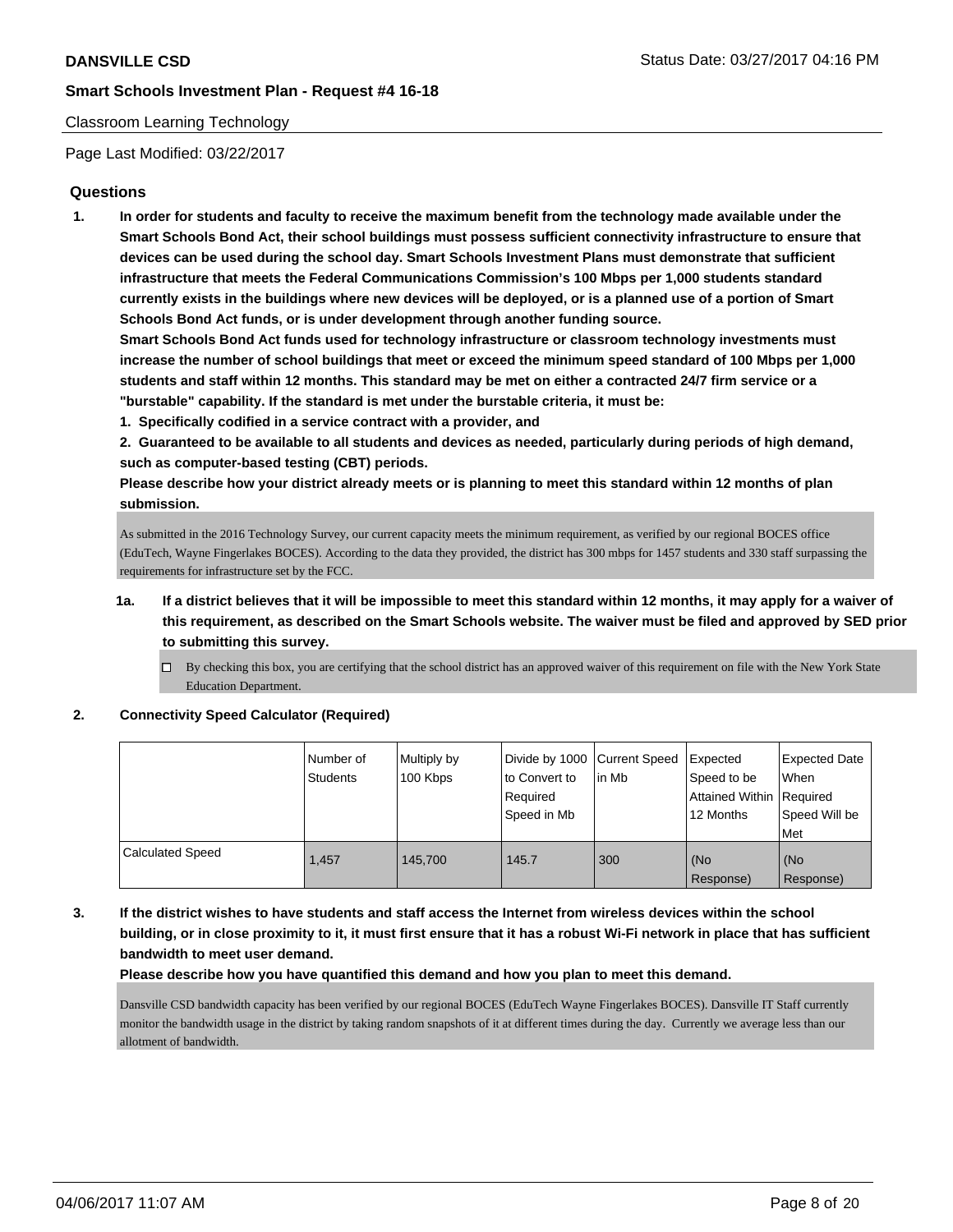#### Classroom Learning Technology

Page Last Modified: 03/22/2017

**4. All New York State public school districts are required to complete and submit an Instructional Technology Plan survey to the New York State Education Department in compliance with Section 753 of the Education Law and per Part 100.12 of the Commissioner's Regulations.**

**Districts that include educational technology purchases as part of their Smart Schools Investment Plan must have a submitted and approved Instructional Technology Plan survey on file with the New York State Education Department.**

- By checking this box, you are certifying that the school district has an approved Instructional Technology Plan survey on file with the New York State Education Department.
- **5. Describe the devices you intend to purchase and their compatibility with existing or planned platforms or systems. Specifically address the adequacy of each facility's electrical, HVAC and other infrastructure necessary to install and support the operation of the planned technology.**

Electrical power in each classroom is sufficient to run requested classroom technology equipment. There are sufficient outlets and devices will not be plugged into extension cords. Chromebooks will replace older models in 3 grade levels to continue to maintain our 1:1 and adequately prepare the district for NYS ELA and Math 3-8 assessment to be taken on-line. In addition with this request, we are expanding our 1:1 to the primary school with iPads and touch Chromebooks. Helping students with disabilities access the general education curriculum is also incorporated into this request with reading pens, touch Chromebooks, Apple pencils, smart keyboards, Google expeditions, and headphones. Interactive Whiteboards and large screens provide a variety of instructional technology support throughout the district. LCD Screen for presentations was incorrectly listed as a desktop in previous submission. It is should be part of professional development equipment. These purchases are consistent with and support our overall 1:1 guidance, and comprehensive technology plans.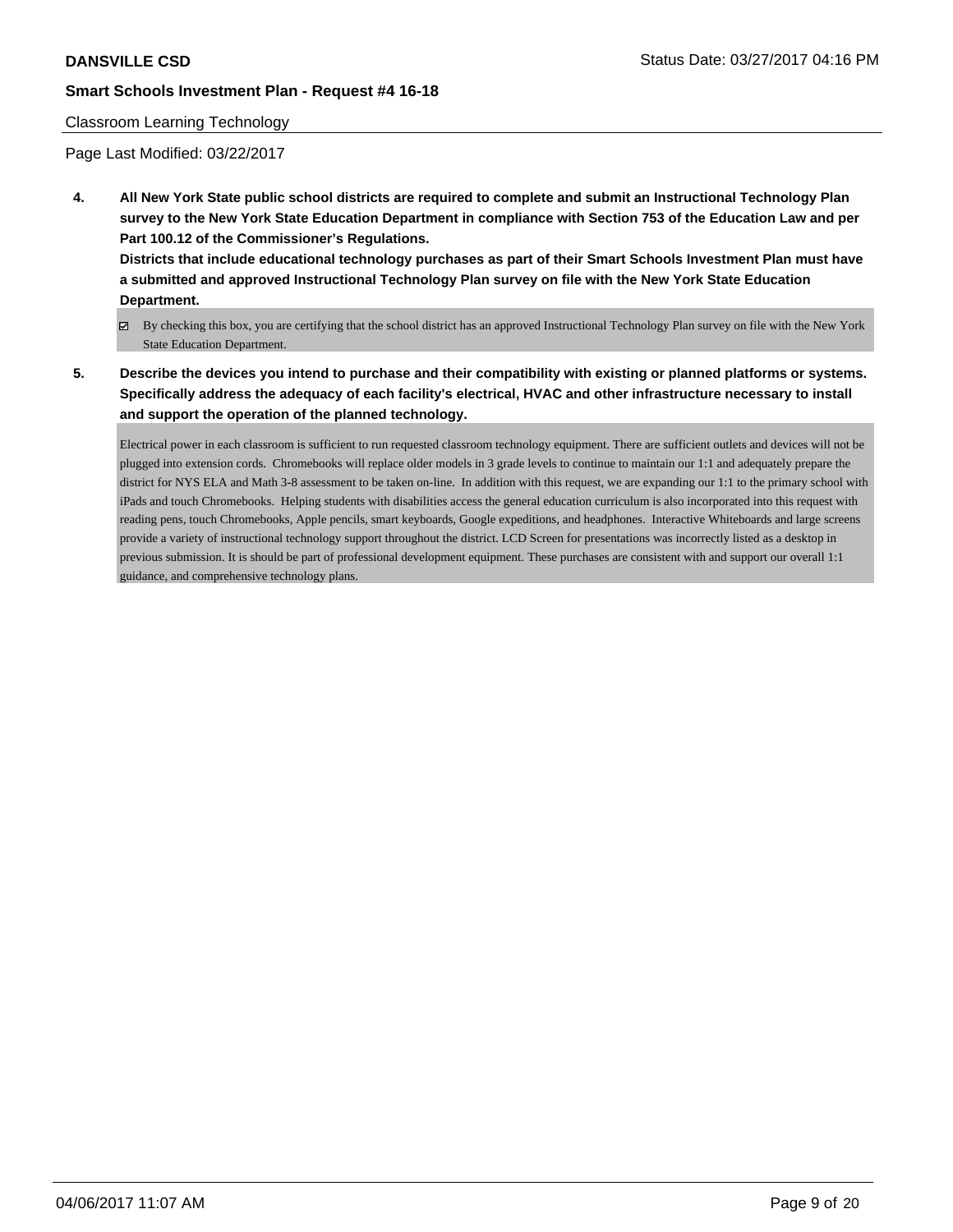#### Classroom Learning Technology

Page Last Modified: 03/22/2017

- **6. Describe how the proposed technology purchases will:**
	- **> enhance differentiated instruction;**
	- **> expand student learning inside and outside the classroom;**
	- **> benefit students with disabilities and English language learners; and**
	- **> contribute to the reduction of other learning gaps that have been identified within the district.**

**The expectation is that districts will place a priority on addressing the needs of students who struggle to succeed in a rigorous curriculum. Responses in this section should specifically address this concern and align with the district's Instructional Technology Plan (in particular Question 2 of E. Curriculum and Instruction: "Does the district's instructional technology plan address the needs of students with disabilities to ensure equitable access to instruction, materials and assessments?" and Question 3 of the same section: "Does the district's instructional technology plan address the provision of assistive technology specifically for students with disabilities to ensure access to and participation in the general curriculum?"**

Enhance differentiated instruction 1 - G-Suite continues to not only support but to encourage differentiated instruction. Teachers have developed lessons, and as we aer in our 3rd year of 1:1 students too have modified their learning environments to take advantage of the collaborative and assistive features of G-Suite. Teachers can more accurately assure students are learning especially through increased on-the-spot formative assessment. Students too take more responsibility for their own learning. G-Suite and other on-line tools have provided teachers, and students, with a wealth of formative assessment and progress monitoring support. Purchases in this 4th request ensure the continued high functionality of our inventory of Chromebooks so that all staff and students have access to appropriate technology devices to enhance learning and instruction. In addition in lengthy collaboration with primary staff and parents, we are expanding our 1:1 to primary students to facilitate instruction and learning with appropriate instructional technology - mostly iPads and touch Chromebooks. We are expanding slightly our use of interactive whiteboards to enhance and differentiate teaching and learning as well as enhancing collaboration and classroom management with their ability to link devices and GoGuardian's ability to monitor student activity online. This request furthermore continues collaboration between general education and special education to enhance and differentiate general education curriculum thus making it more accessible to students with disabilities. This submission addresses instructional technology needs at all district buildings and programs.

Expand Student learning inside and outside the classroom - G-Suite (formerly GAFE) uniquely makes learning inside and outside of the classroom more engaging, and available to all students and staff. Teachers have learned advanced (and basic) uses of web based applications and collaborated with colleagues on expanding their collective digital instructional use specifically to harness technology to enhance and differentiate instruction, rather than providing distractions as unthoughtful use of technology can do. In regular use in instruction across classrooms are all the G-Suite apps, as well as many add-ons including Forms, Floobaroo, Thinglink, Hyperdocs, and Classroom.This request takes mobile learning to the primary students. Great consideration was given to appropriate primary instructional technology and we feel our plan will enhance the teaching and learning of our youngest learners as it has in 3-12. We survey students, staff and community and overwhelmingly they continue to report positive learning outcomes. The expenditure of these funds ensures our continued drive toward seamless use of technology to enhance teaching and learning as we seek to replace aging inventory, expand instructional technology to primary and special education, increase use of interactive whiteboards, and to increase access to general curriculum by students with disabilities

Benefits to English Language Learners and Special Education - the Dansville district is comprised of less than 3% ELL students, however we do not exclude them from instructional technology planning. Their learning needs are part of our planning and access to online learning aimed at ELL students enhances their learning, from translation software, read aloud add-ons, and enhanced ELL support. Students with disabilities are similarly an integral part of instructional technology planning. Special Education staff were part of the Dansville Technology Committee and as such have fully participated in the development of plans for the strategic use of SMART bond funds. The needs of students with disabilities have been planned for and requested in this and former submissions. The overall goal is to budget for devices to allow us to achieve greater access to the general education curriculum and greater independence in their own learning. This submission continues that mission with requests for iPads, touch Chromebooks, technology support devices such as Apple pens, Google Expeditions, headphones, etc.

Contribution to the reduction of other learning gaps that have been identified within the district - Regular common assessments, formative and summative assessments regularly identify gaps in learning for our students. These are reported through the curriculum and instruction office, which is part of our office of Curriculum, Instruction & Computer Technology and thus become part of supports and coaching to staff in how technology could address these gaps. RTI Planning groups are versed in available instructional technology to provide teachers with additional tools that might help with student learning. Effective Instructional Technology is crucial to meeting individual student learning needs and to plan for re-teaching and interventions to close learning gaps. Instruction is similarly impacted by thoughtful, strategic use of instructional technology.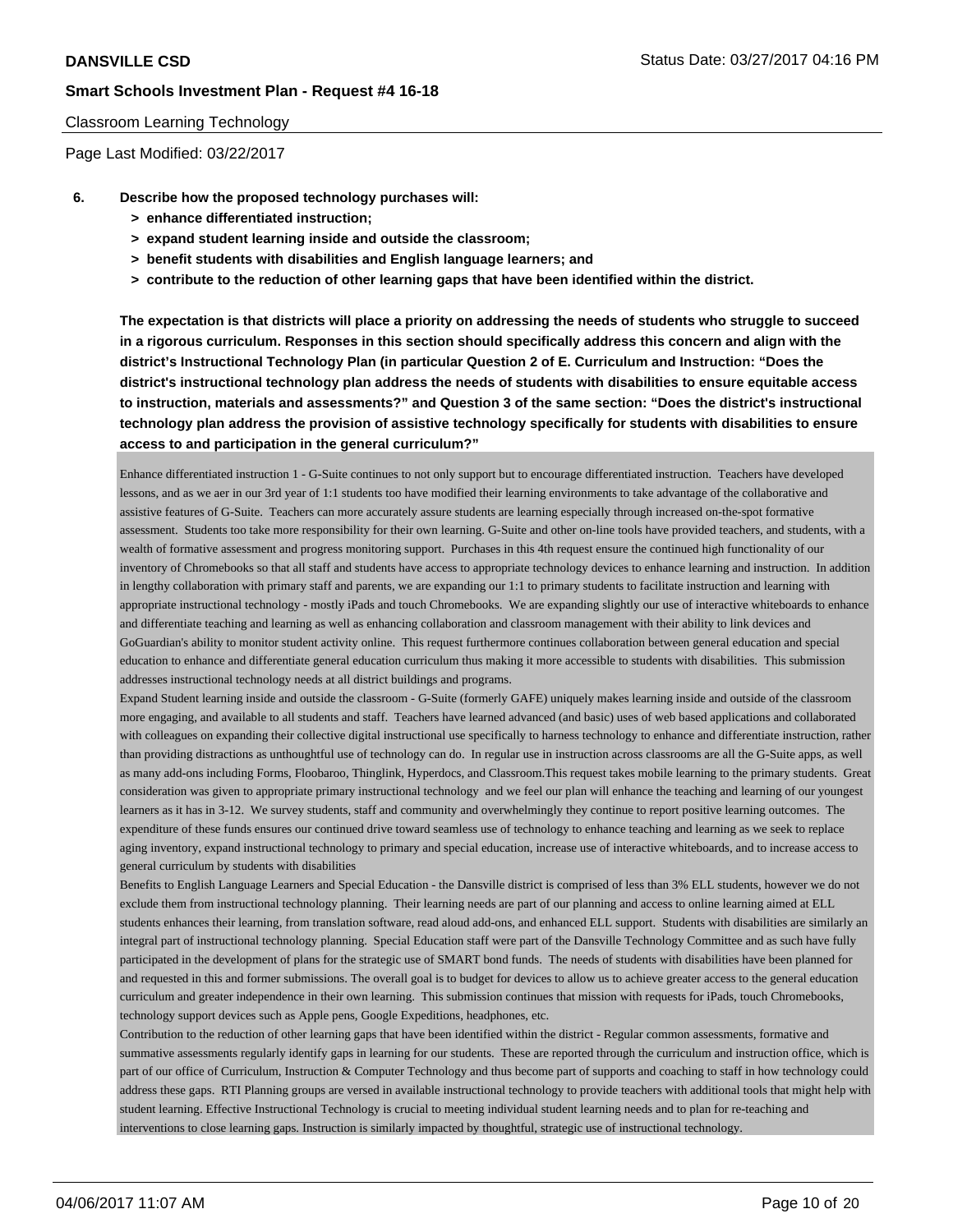#### Classroom Learning Technology

Page Last Modified: 03/22/2017

**7. Where appropriate, describe how the proposed technology purchases will enhance ongoing communication with parents and other stakeholders and help the district facilitate technology-based regional partnerships, including distance learning and other efforts.**

G-Suite (formerly GAFE) provides a myriad of methods to improve communication and collaboration. We also communicate with community and parents via our website and our student management system all of which are accessible on district owned devices such as Chromebooks issued to each student for use at home and school. Parents call access assignments and grades directly through our Student Management System. Google Classroom which is used by the majority of teachers also allows greater communication with parents by allowing them to become part of the classroom. This keeps parents up-to-date on classroom activities and facilitates communication between staff and parents. In addition we regularly offer and will continue to offer training in G-Suite, Digital Citizenship, cyber-bullying and internet safety, and Chromebooks to improve communication. Our new website also has an app, allowing parents greater access to district information from their mobile devices. Students regularly collaborate with each other and with teachers through use of G-Suite which is cloud based so they can collaborate on documents, presentations and sheets real time from anywhere with our closed and filtered district intranet. Our Internet filtering continues at home on district devices. In addition many teachers use GoGuardian so that can continuously monitor student activity in the classroom. This submission will continue to enhance these features of communication for students and families.

**8. Describe the district's plan to provide professional development to ensure that administrators, teachers and staff can employ the technology purchased to enhance instruction successfully.**

**Note: This response should be aligned and expanded upon in accordance with your district's response to Question 1 of F. Professional Development of your Instructional Technology Plan: "Please provide a summary of professional development offered to teachers and staff, for the time period covered by this plan, to support technology to enhance teaching and learning. Please include topics, audience and method of delivery within your summary."**

Our Dansville Technology Plan Survey and our PD plan all plan for ongoing PD in appropriate instructional technology. In 2016-2017 instructional technology Professional Development continues to be a priority. We regularly send teachers to professional development offered through our BOCES, other BOCES, NYSCATE, EdTech Team, Teacher Center and other instructional technology offerings. For example, staff have participated in Ed Tech Bootcamp, NYSCATE's annual conference, Teacher Center Webinars on a variety of topics in instructional technology, staff meeting updates at every staff meeting, on-line Google Classroom course in instructional technology, Mini Academies on instructional technology for staff, and after school technology sessions. In addition our technology coach and several teachers have such advanced instructional technology skills they have been asked regularly to present at conferences around the state. They bring all of this PD and knowledge to our own staff as well. For example, teachers ask the technology coach to work on planning and teaching instructional technology so they can have the collaboration as well as scaffolding their effective use of instructional technology. Instructional technology is offered in house continuously through coaches, new staff training, and mini academies. In addition this year we will expand after school tech academies in a variety of topics for beginning, advanced and intermediate users. We have also continued to focus on Digital Citizenship district wide and offer training to students and staff at faculty meetings and in rotating content area lessons so that each student is getting this important information. For example, Digital Citizenship topics have been developed in collaboration with administration, technology coach and teachers and then scheduled into classrooms in the district so teachers and students all learn about these topics.

- **9. Districts must contact the SUNY/CUNY teacher preparation program that supplies the largest number of the district's new teachers to request advice on innovative uses and best practices at the intersection of pedagogy and educational technology.**
	- $\boxtimes$  By checking this box, you certify that you have contacted the SUNY/CUNY teacher preparation program that supplies the largest number of your new teachers to request advice on these issues.
	- **9a. Please enter the name of the SUNY or CUNY Institution that you contacted.**

SUNYGeneseo

**9b. Enter the primary Institution phone number.**

585-245-5560 (V) 585-245-5220 (F)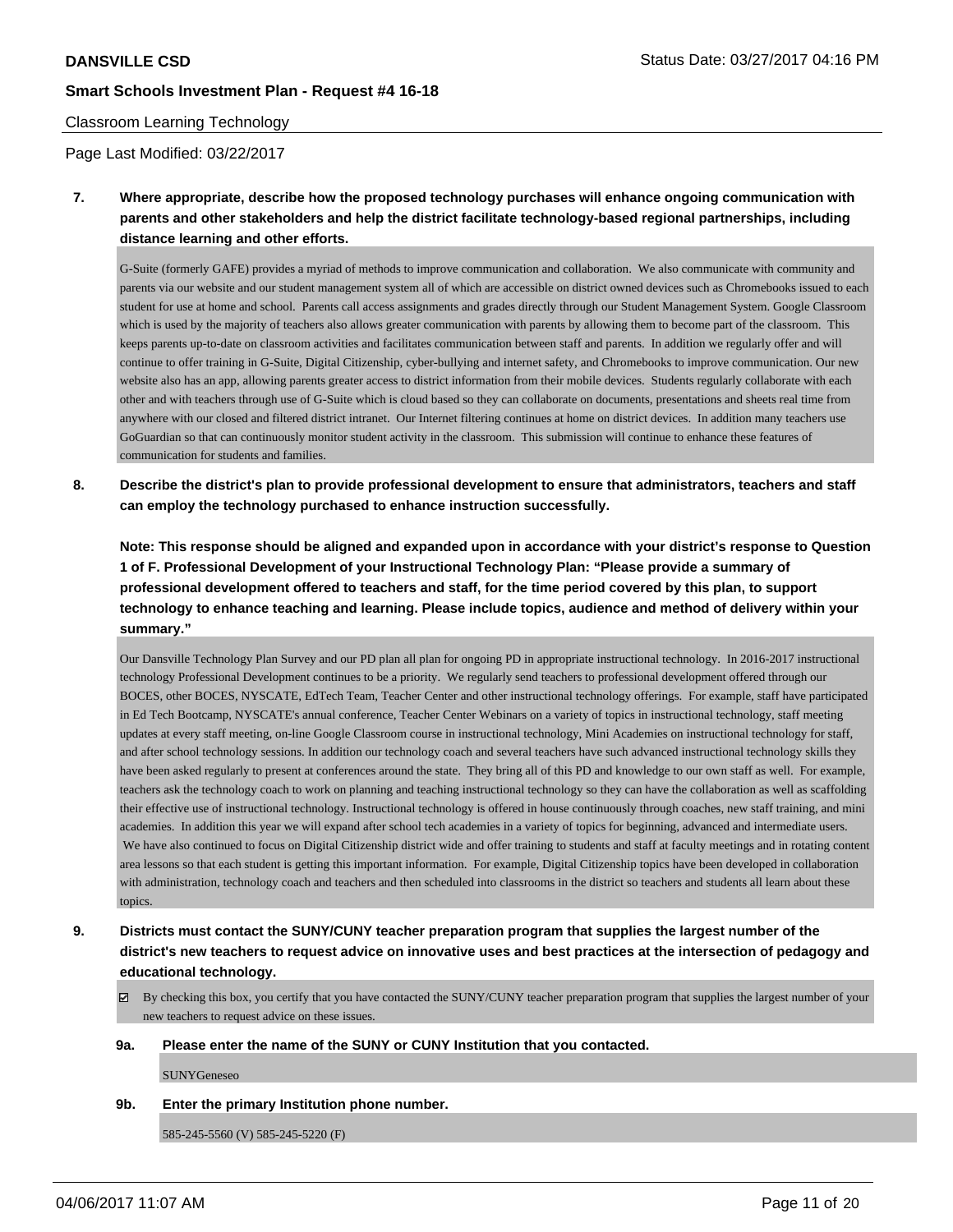#### Classroom Learning Technology

Page Last Modified: 03/22/2017

**9c. Enter the name of the contact person with whom you consulted and/or will be collaborating with on innovative uses of technology and best practices.**

Anjoo Sikka, Ph.D. Professor & Dean, Ella Cline Shear School of Education SUNY Geneseo 1 College Circle Geneseo, NY 14454 sikka@geneseo.edu;

**10. A district whose Smart Schools Investment Plan proposes the purchase of technology devices and other hardware must account for nonpublic schools in the district.**

**Are there nonpublic schools within your school district?**

□ Yes

 $\boxtimes$  No

**11. Nonpublic Classroom Technology Loan Calculator**

**The Smart Schools Bond Act provides that any Classroom Learning Technology purchases made using Smart Schools funds shall be lent, upon request, to nonpublic schools in the district. However, no school district shall be required to loan technology in amounts greater than the total obtained and spent on technology pursuant to the Smart Schools Bond Act and the value of such loan may not exceed the total of \$250 multiplied by the nonpublic school enrollment in the base year at the time of enactment. See:**

**http://www.p12.nysed.gov/mgtserv/smart\_schools/docs/Smart\_Schools\_Bond\_Act\_Guidance\_04.27.15\_Final.pdf.**

|                                       | 1. Classroom<br>Technology<br>Sub-allocation | l 2. Public<br>Enrollment<br>$(2014-15)$ | 3. Nonpublic<br>l Enrollment<br>$(2014-15)$ | l 4. Sum of<br>Public and<br>l Nonpublic<br>Enrollment                                        | l 5. Total Per<br>Pupil Sub-<br>l allocation | l 6. Total<br>Nonpublic Loan<br>Amount |
|---------------------------------------|----------------------------------------------|------------------------------------------|---------------------------------------------|-----------------------------------------------------------------------------------------------|----------------------------------------------|----------------------------------------|
| Calculated Nonpublic Loan<br>l Amount |                                              |                                          |                                             | (No Response)   (No Response)   (No Response)   (No Response)   (No Response)   (No Response) |                                              |                                        |

**12. To ensure the sustainability of technology purchases made with Smart Schools funds, districts must demonstrate a long-term plan to maintain and replace technology purchases supported by Smart Schools Bond Act funds. This sustainability plan shall demonstrate a district's capacity to support recurring costs of use that are ineligible for Smart Schools Bond Act funding such as device maintenance, technical support, Internet and wireless fees, maintenance of hotspots, staff professional development, building maintenance and the replacement of incidental items. Further, such a sustainability plan shall include a long-term plan for the replacement of purchased devices and equipment at the end of their useful life with other funding sources.**

 $\boxtimes$  By checking this box, you certify that the district has a sustainability plan as described above.

**13. Districts must ensure that devices purchased with Smart Schools Bond funds will be distributed, prepared for use, maintained and supported appropriately. Districts must maintain detailed device inventories in accordance with generally accepted accounting principles.**

By checking this box, you certify that the district has a distribution and inventory management plan and system in place.

**14. If you are submitting an allocation for Classroom Learning Technology complete this table. Note that the calculated Total at the bottom of the table must equal the Total allocation for this category that you entered in the SSIP Overview overall budget.**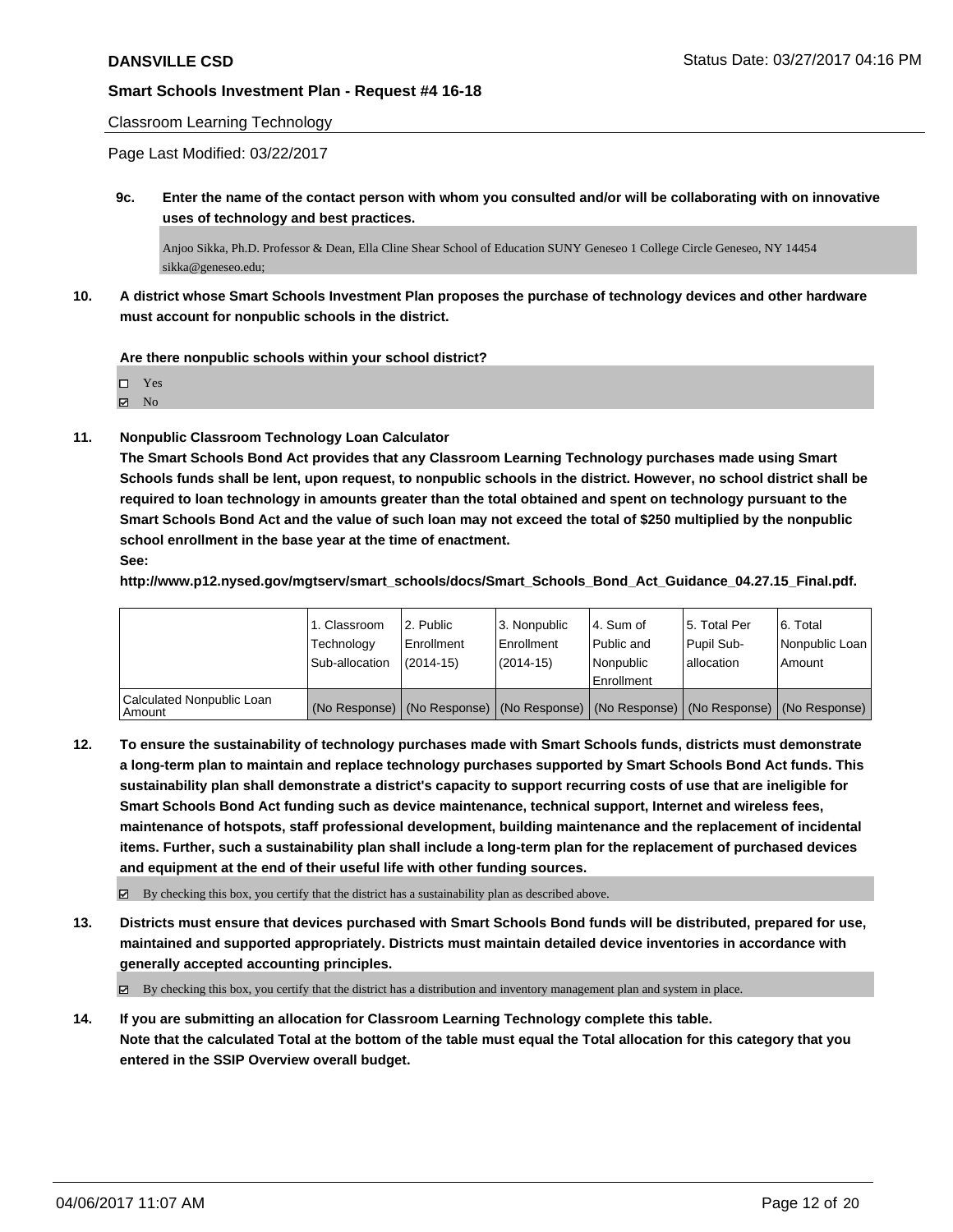# Classroom Learning Technology

Page Last Modified: 03/22/2017

|                         | Sub-Allocation |
|-------------------------|----------------|
| Interactive Whiteboards | 8,000          |
| Computer Servers        | (No Response)  |
| Desktop Computers       | (No Response)  |
| Laptop Computers        | 229,350        |
| <b>Tablet Computers</b> | 73,318         |
| <b>Other Costs</b>      | 156,926        |
| Totals:                 | 467,594        |

**15. Please detail the type, quantity, per unit cost and total cost of the eligible items under each sub-category. This is especially important for any expenditures listed under the "Other" category. All expenditures must be capital-bond eligible to be reimbursed through the SSBA. If you have any questions, please contact us directly through smartschools@nysed.gov.**

**Please specify in the "Item to be Purchased" field which specific expenditures and items are planned to meet the district's nonpublic loan requirement, if applicable.**

**NOTE: Wireless Access Points that will be loaned/purchased for nonpublic schools should ONLY be included in this category, not under School Connectivity, where public school districts would list them.**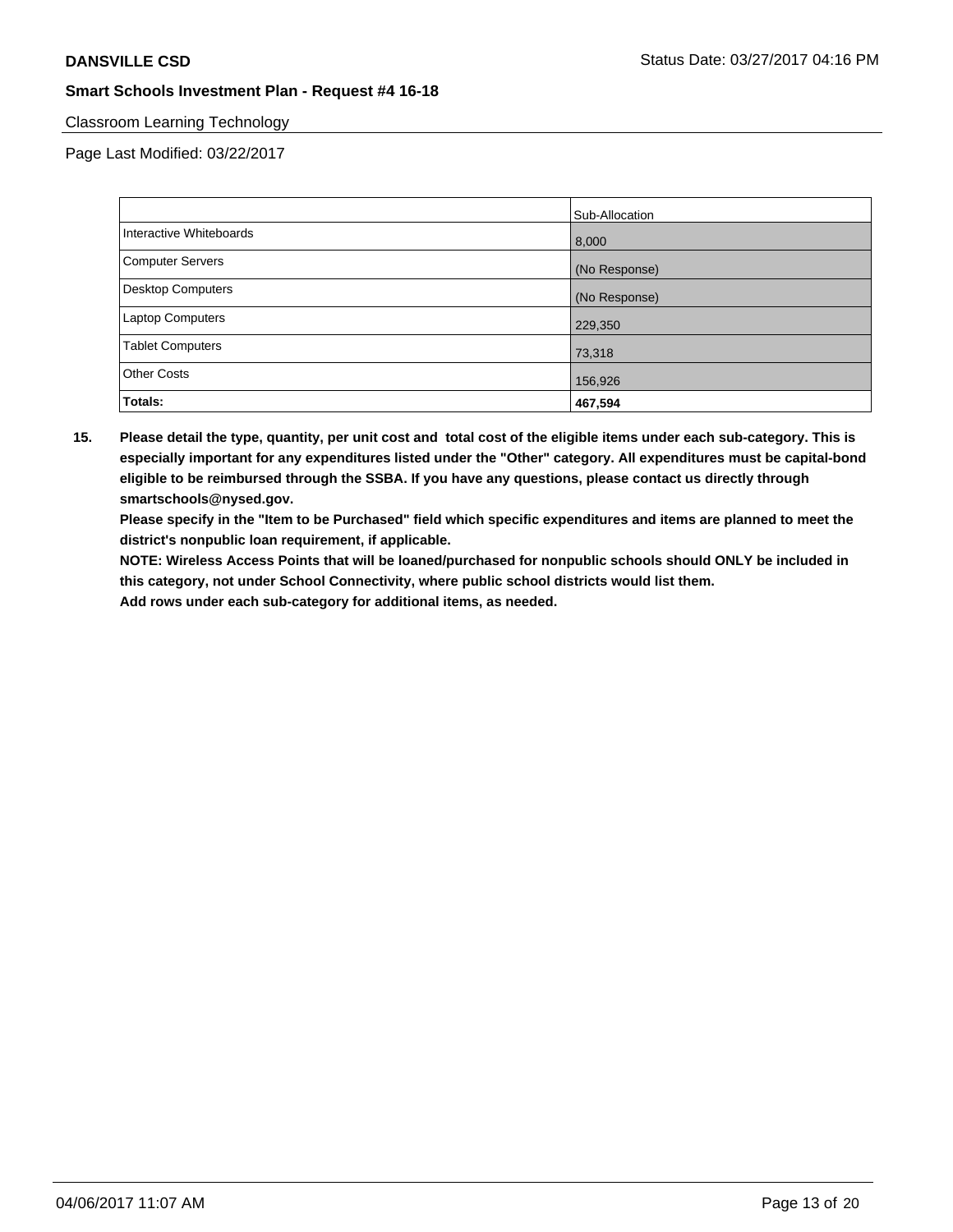# Classroom Learning Technology

Page Last Modified: 03/22/2017

| Select the allowable expenditure<br>type.<br>Repeat to add another item under<br>each type. | Item to be Purchased                   | Quantity     | Cost per Item | <b>Total Cost</b> |
|---------------------------------------------------------------------------------------------|----------------------------------------|--------------|---------------|-------------------|
| <b>Laptop Computers</b>                                                                     | Touch Chromebooks. Lenovo N42-20       | 150          | 279           | 41,850            |
| <b>Tablet Computers</b>                                                                     | iPad Pro                               | 1            | 899           | 899               |
| <b>Other Costs</b>                                                                          | <b>Apple Pencil</b>                    | 2            | 99            | 198               |
| <b>Other Costs</b>                                                                          | <b>Google Expeditions Kit</b>          | 1            | 9,999         | 9,999             |
| <b>Other Costs</b>                                                                          | <b>Wizicom Reading Pens</b>            | 5            | 209           | 1,045             |
| <b>Other Costs</b>                                                                          | Magic Keyboard for iPads               | 5            | 99            | 495               |
| <b>Other Costs</b>                                                                          | Smart Keyboard for iPads               | 1            | 169           | 169               |
| <b>Tablet Computers</b>                                                                     | iPad Air 2                             | 180          | 399           | 71,820            |
| <b>Other Costs</b>                                                                          | Bait Odyssey 24 Laptop Charging Cart   | 11           | 905           | 9,955             |
| <b>Tablet Computers</b>                                                                     | iPad Pro 9.7                           | 1            | 599           | 599               |
| <b>Other Costs</b>                                                                          | Otterbox Protective Case 9.7           | 1            | 90            | 90                |
| <b>Other Costs</b>                                                                          | Otterbox Protective Cases - iPad Air 2 | 180          | 90            | 16,200            |
| <b>Other Costs</b>                                                                          | Headphones                             | 5            | 125           | 625               |
| <b>Other Costs</b>                                                                          | LCD Presentation Monitor, 70 inch      | $\mathbf{1}$ | 1,300         | 1,300             |
| Interactive Whiteboards                                                                     | <b>SMART Boards</b>                    | 5            | 1,600         | 8,000             |
| <b>Laptop Computers</b>                                                                     | Chromebooks - Asus C202SA 4 GB         | 450          | 300           | 135,000           |
| <b>Laptop Computers</b>                                                                     | Chromebooks - Asus C202SA              | 175          | 300           | 52,500            |
| <b>Other Costs</b>                                                                          | Casio XJ-F210WN Projectors             | 102          | 1,050         | 107,100           |
| <b>Other Costs</b>                                                                          | <b>Art Dept Digital Cameras</b>        | 15           | 650           | 9,750             |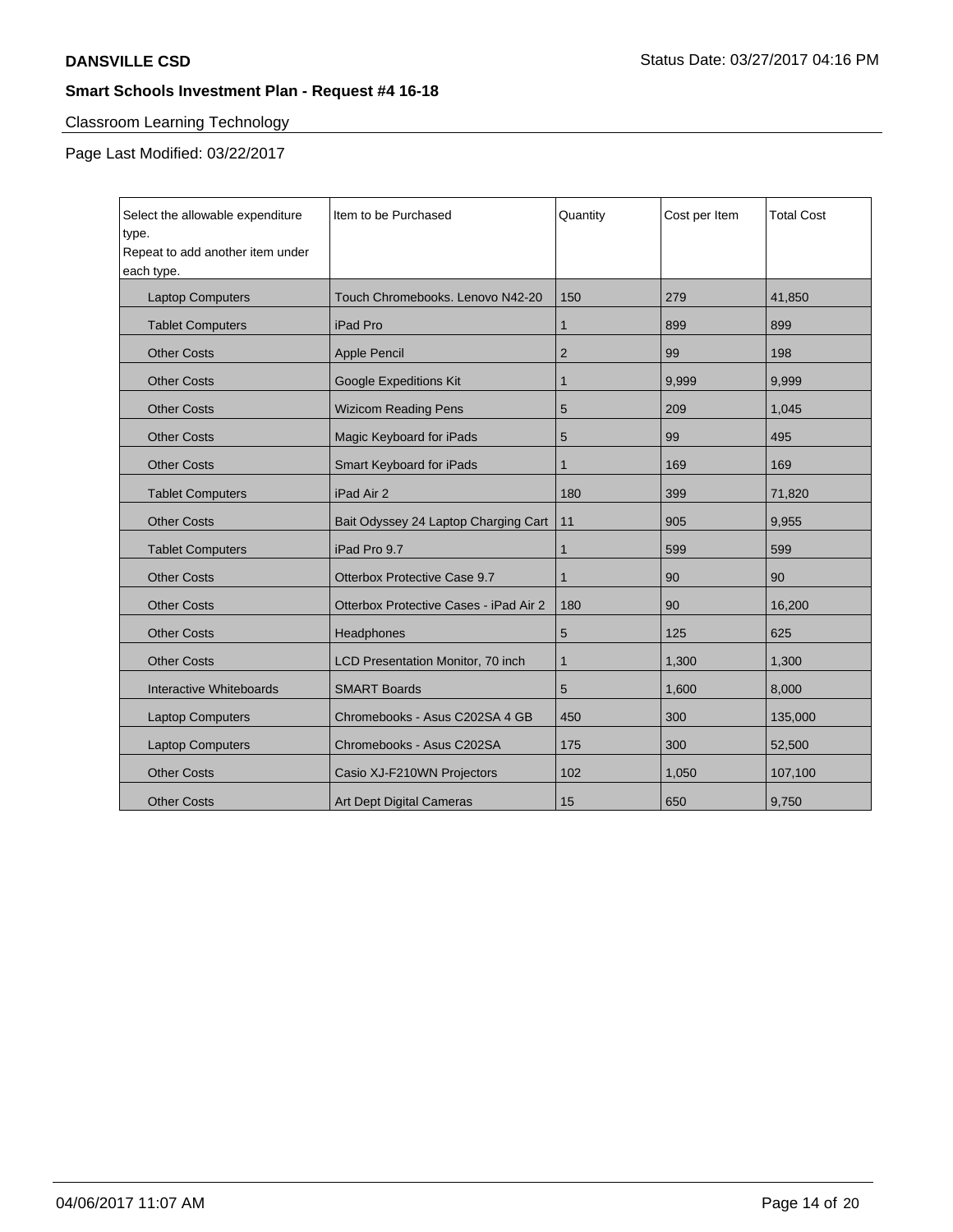#### Pre-Kindergarten Classrooms

## **Group 1**

**1. Provide information regarding how and where the district is currently serving pre-kindergarten students and justify the need for additional space with enrollment projections over 3 years.**

(No Response)

- **2. Describe the district's plan to construct, enhance or modernize education facilities to accommodate prekindergarten programs. Such plans must include:**
	- **Specific descriptions of what the district intends to do to each space;**
	- **An affirmation that pre-kindergarten classrooms will contain a minimum of 900 square feet per classroom;**
	- **The number of classrooms involved;**
	- **The approximate construction costs per classroom; and**

**- Confirmation that the space is district-owned or has a long-term lease that exceeds the probable useful life of the improvements.**

(No Response)

**3. Smart Schools Bond Act funds may only be used for capital construction costs. Describe the type and amount of additional funds that will be required to support ineligible ongoing costs (e.g. instruction, supplies) associated with any additional pre-kindergarten classrooms that the district plans to add.**

(No Response)

**4. All plans and specifications for the erection, repair, enlargement or remodeling of school buildings in any public school district in the State must be reviewed and approved by the Commissioner. Districts that plan capital projects using their Smart Schools Bond Act funds will undergo a Preliminary Review Process by the Office of Facilities Planning.**

**Please indicate on a separate row each project number given to you by the Office of Facilities Planning.**

| Project Number |  |
|----------------|--|
| (No Response)  |  |

**5. If you have made an allocation for Pre-Kindergarten Classrooms, complete this table.**

**Note that the calculated Total at the bottom of the table must equal the Total allocation for this category that you entered in the SSIP Overview overall budget.**

|                                          | Sub-Allocation |
|------------------------------------------|----------------|
| Construct Pre-K Classrooms               | (No Response)  |
| Enhance/Modernize Educational Facilities | (No Response)  |
| Other Costs                              | (No Response)  |
| Totals:                                  | 0              |

**6. Please detail the type, quantity, per unit cost and total cost of the eligible items under each sub-category. This is especially important for any expenditures listed under the "Other" category. All expenditures must be capital-bond eligible to be reimbursed through the SSBA. If you have any questions, please contact us directly through smartschools@nysed.gov.**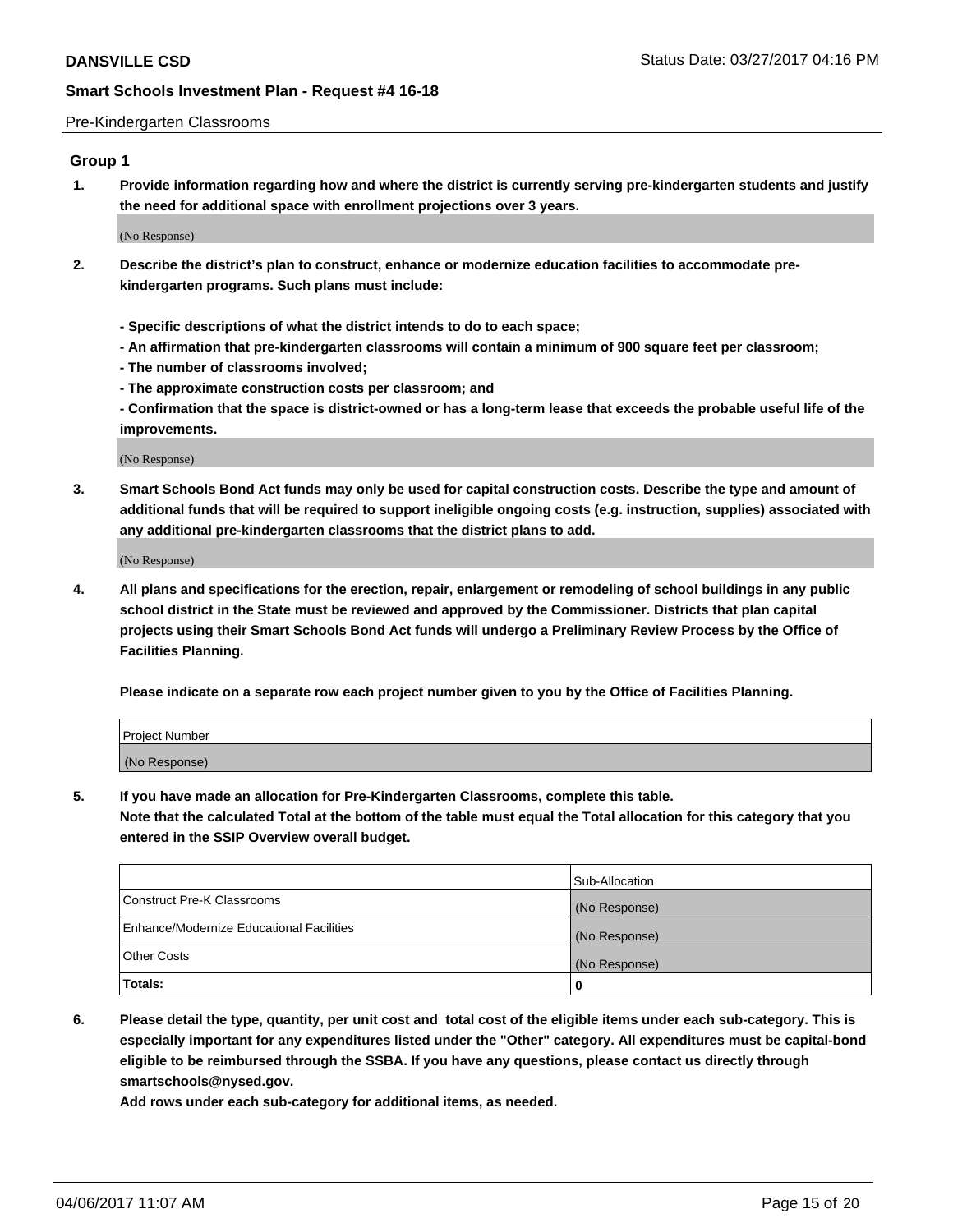Pre-Kindergarten Classrooms

| Select the allowable expenditure | Item to be purchased | Quantity      | Cost per Item | <b>Total Cost</b> |
|----------------------------------|----------------------|---------------|---------------|-------------------|
| type.                            |                      |               |               |                   |
| Repeat to add another item under |                      |               |               |                   |
| each type.                       |                      |               |               |                   |
| (No Response)                    | (No Response)        | (No Response) | (No Response) | (No Response)     |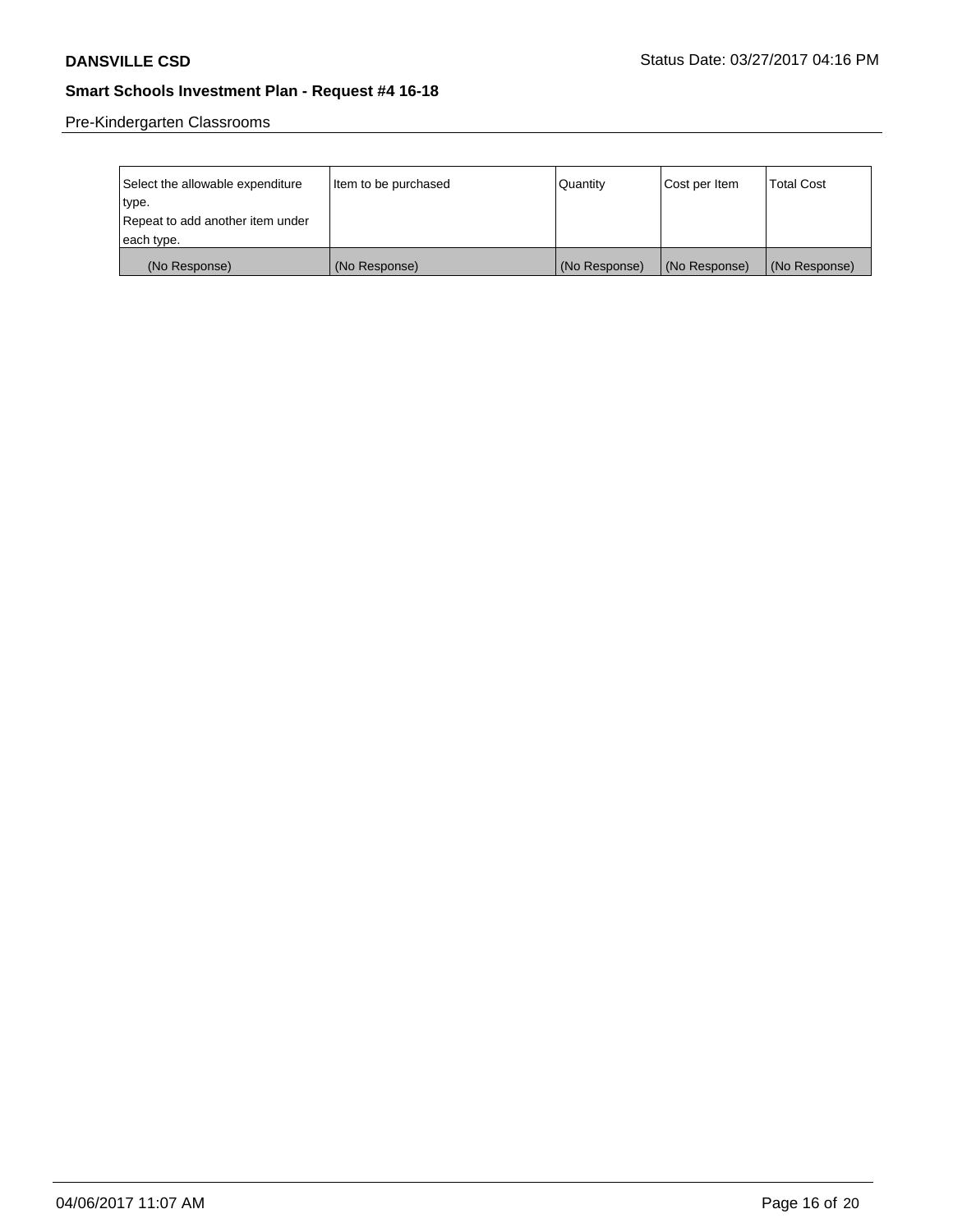Replace Transportable Classrooms

## **Group 1**

**1. Describe the district's plan to construct, enhance or modernize education facilities to provide high-quality instructional space by replacing transportable classrooms.**

(No Response)

**2. All plans and specifications for the erection, repair, enlargement or remodeling of school buildings in any public school district in the State must be reviewed and approved by the Commissioner. Districts that plan capital projects using their Smart Schools Bond Act funds will undergo a Preliminary Review Process by the Office of Facilities Planning.**

**Please indicate on a separate row each project number given to you by the Office of Facilities Planning.**

| Project Number |  |
|----------------|--|
| (No Response)  |  |

**3. For large projects that seek to blend Smart Schools Bond Act dollars with other funds, please note that Smart Schools Bond Act funds can be allocated on a pro rata basis depending on the number of new classrooms built that directly replace transportable classroom units.**

**If a district seeks to blend Smart Schools Bond Act dollars with other funds describe below what other funds are being used and what portion of the money will be Smart Schools Bond Act funds.**

(No Response)

**4. If you have made an allocation for Replace Transportable Classrooms, complete this table. Note that the calculated Total at the bottom of the table must equal the Total allocation for this category that you entered in the SSIP Overview overall budget.**

|                                                | Sub-Allocation |
|------------------------------------------------|----------------|
| Construct New Instructional Space              | (No Response)  |
| Enhance/Modernize Existing Instructional Space | (No Response)  |
| Other Costs                                    | (No Response)  |
| Totals:                                        | 0              |

**5. Please detail the type, quantity, per unit cost and total cost of the eligible items under each sub-category. This is especially important for any expenditures listed under the "Other" category. All expenditures must be capital-bond eligible to be reimbursed through the SSBA. If you have any questions, please contact us directly through smartschools@nysed.gov.**

| Select the allowable expenditure | Item to be purchased | Quantity      | Cost per Item | <b>Total Cost</b> |
|----------------------------------|----------------------|---------------|---------------|-------------------|
| type.                            |                      |               |               |                   |
| Repeat to add another item under |                      |               |               |                   |
| each type.                       |                      |               |               |                   |
| (No Response)                    | (No Response)        | (No Response) | (No Response) | (No Response)     |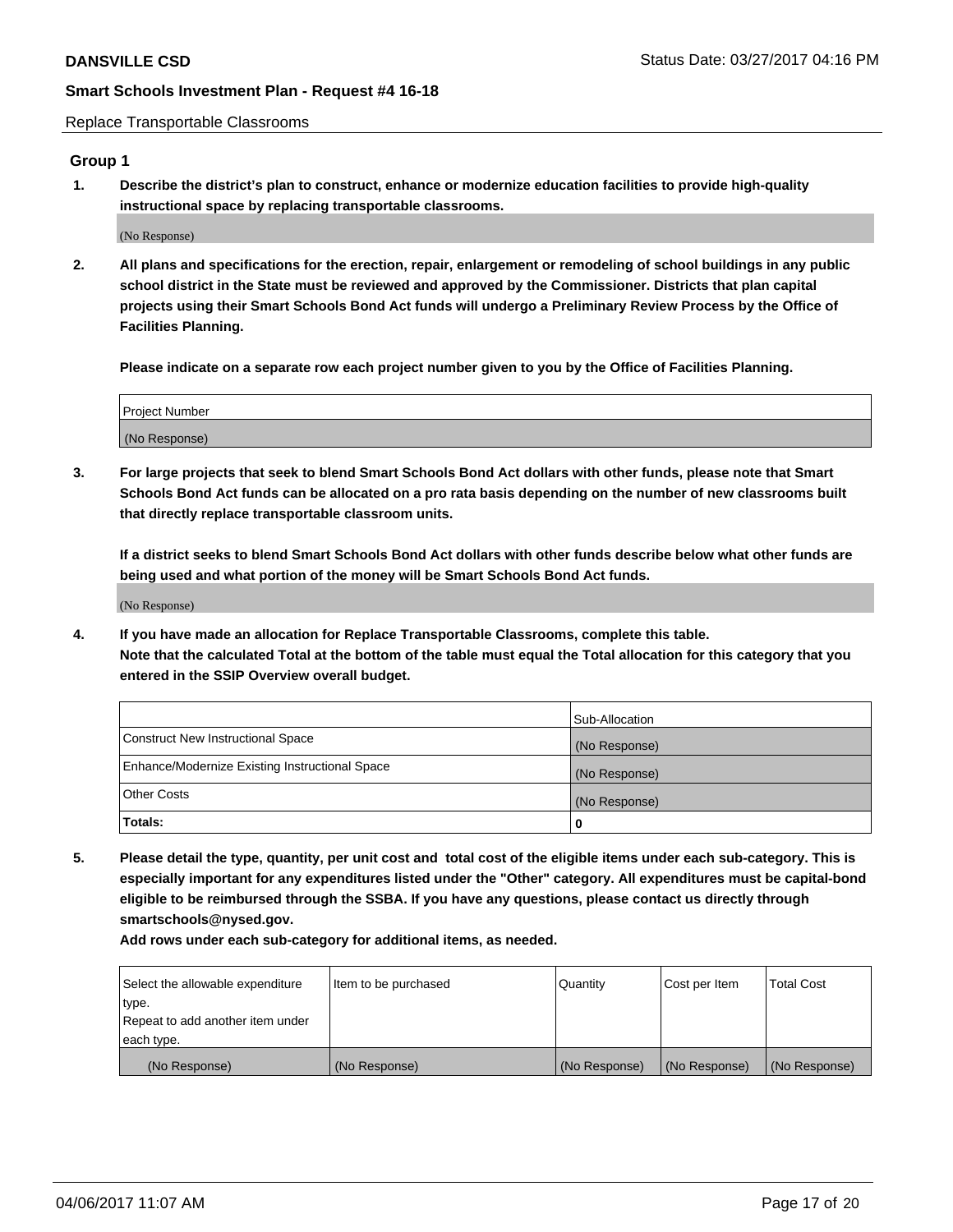High-Tech Security Features

## **Group 1**

**1. Describe how you intend to use Smart Schools Bond Act funds to install high-tech security features in school buildings and on school campuses.**

(No Response)

**2. All plans and specifications for the erection, repair, enlargement or remodeling of school buildings in any public school district in the State must be reviewed and approved by the Commissioner. Districts that plan capital projects using their Smart Schools Bond Act funds will undergo a Preliminary Review Process by the Office of Facilities Planning.** 

**Please indicate on a separate row each project number given to you by the Office of Facilities Planning.**

| <b>Project Number</b>           |  |
|---------------------------------|--|
| (No Response<br>∣ (No Response) |  |

- **3. Was your project deemed eligible for streamlined Review?**
	- Yes  $\square$  No
- **4. Include the name and license number of the architect or engineer of record.**

| <b>Name</b>   | License Number |
|---------------|----------------|
| (No Response) | (No Response)  |

**5. If you have made an allocation for High-Tech Security Features, complete this table. Note that the calculated Total at the bottom of the table must equal the Total allocation for this category that you entered in the SSIP Overview overall budget.**

|                                                      | Sub-Allocation |
|------------------------------------------------------|----------------|
| Capital-Intensive Security Project (Standard Review) | (No Response)  |
| <b>Electronic Security System</b>                    | (No Response)  |
| <b>Entry Control System</b>                          | (No Response)  |
| Approved Door Hardening Project                      | (No Response)  |
| <b>Other Costs</b>                                   | (No Response)  |
| Totals:                                              | 0              |

**6. Please detail the type, quantity, per unit cost and total cost of the eligible items under each sub-category. This is especially important for any expenditures listed under the "Other" category. All expenditures must be capital-bond eligible to be reimbursed through the SSBA. If you have any questions, please contact us directly through smartschools@nysed.gov.**

| Select the allowable expenditure | Item to be purchased | Quantity      | Cost per Item | <b>Total Cost</b> |
|----------------------------------|----------------------|---------------|---------------|-------------------|
| type.                            |                      |               |               |                   |
| Repeat to add another item under |                      |               |               |                   |
| each type.                       |                      |               |               |                   |
| (No Response)                    | (No Response)        | (No Response) | (No Response) | (No Response)     |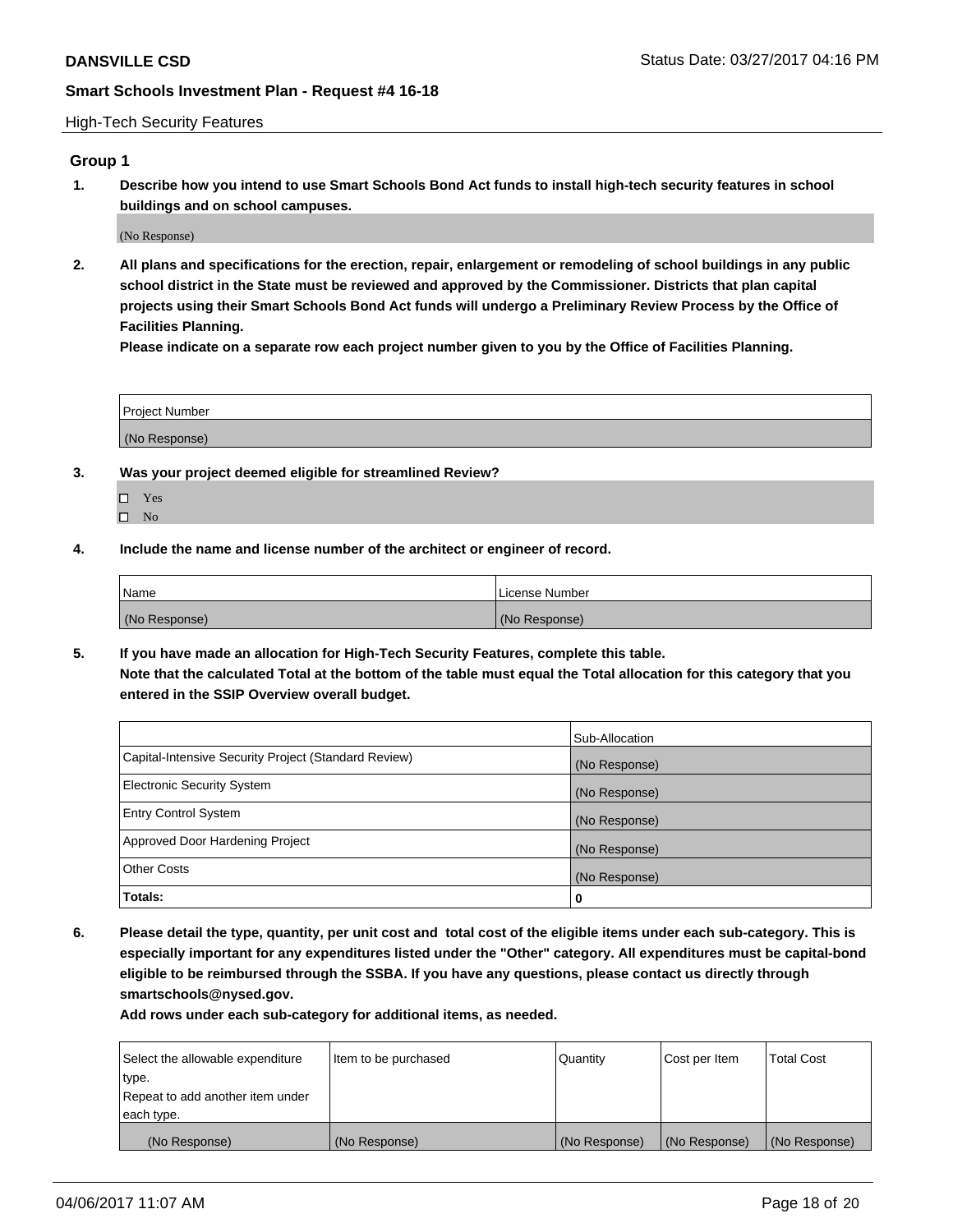Report